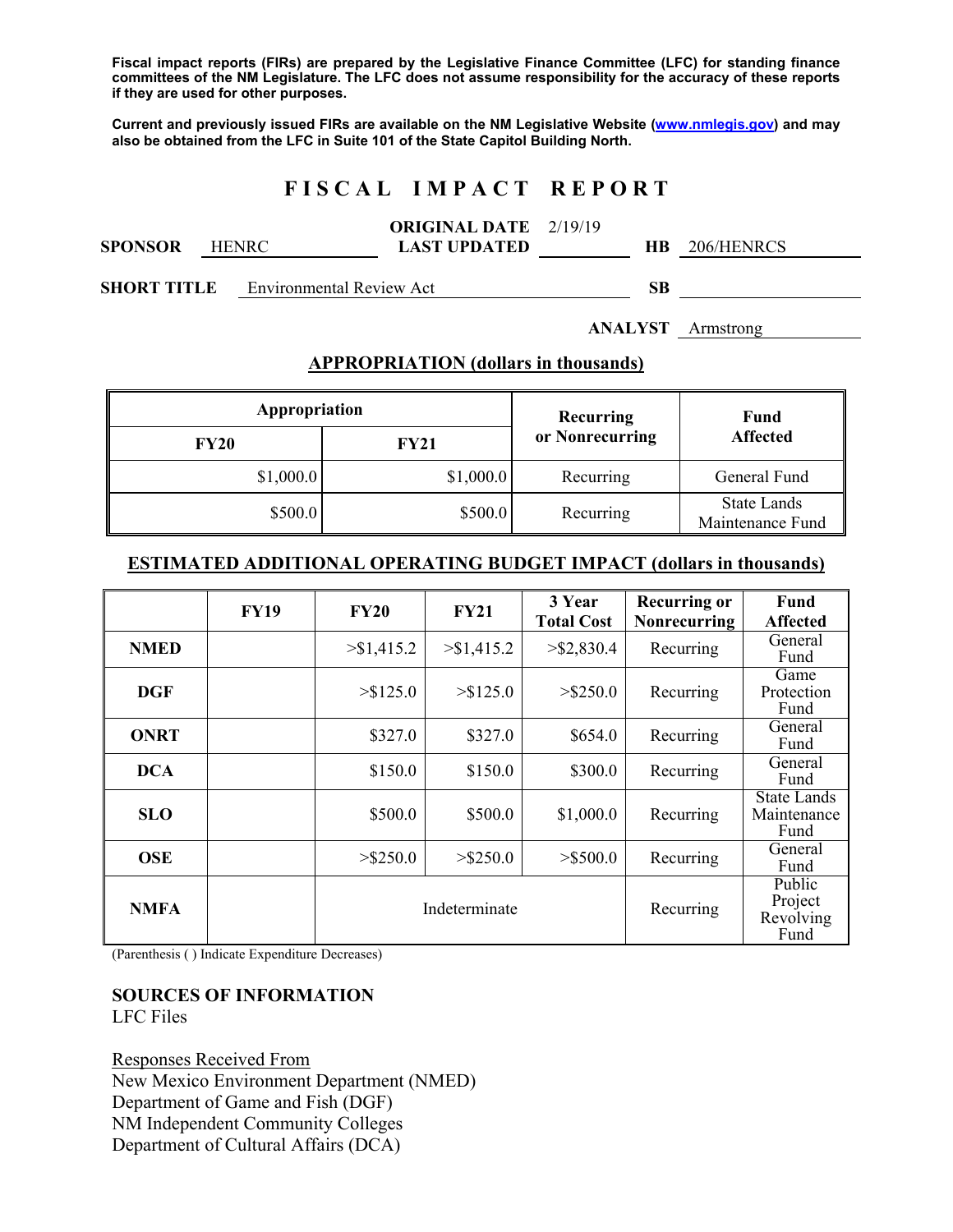## **House Bill 206/HENRCS – Page 2**

State Land Office (SLO) Office of the Natural Resources Trustee (ONRT) General Services Department (GSD) Energy, Minerals and Natural Resources Department (EMNRD) Office of the State Engineer (OSE) Department of Health (DOH) New Mexico Finance Authority (NMFA)

# **SUMMARY**

# Synopsis of Bill

The House Environment and Natural Resources Committee Substitute for House Bill 206 (HB206/HENRCS), the Environmental Review Act, requires a public agency (as defined in the bill), to perform an environmental analysis for all non-exempt projects seeking state funding. If the environmental analysis indicates the project could have a significant impact on the environment, the state agency must perform an environmental assessment of the project. The assessment must address a multitude of issues. The bill requires agencies to prepare a more detailed "environmental impact statement" if the assessment shows the project is likely to have a significant environmental impact.

The bill exempts a number of projects from this review process, including law enforcement activities, emergency activities to protect public health and safety and the environment (e.g. firefighting), ministerial actions like maintaining existing facilities or constructing a temporary facility, data collection and scientific study, post-fire rehabilitation activities and vegetation management activities, property acquisition, renewals or transfer of permits, adjustments to mineral leases, cutting permits for forest products less than \$3,000, remediation of hazardous waste sites, improving and maintaining public roads, installing signs or displays, issuing hunting and fishing licenses, and installation of underground utilities. Projects that are reviewed under the federal National Environmental Policy Act (NEPA) are also exempted.

# **FISCAL IMPLICATIONS**

The bill includes appropriations totaling \$1.5 million. This includes \$500 thousand for SLO from the state lands maintenance fund and \$1 million from the general fund, with \$250 thousand for both NMED and OSE and \$500 thousand for EMNRD. While the appropriations are for FY20, the bill requires agencies to request funding in their recurring operating budget requests to implement new duties and responsibilities. The cost of implementing this bill would depend greatly on the findings of the different levels of review. Due to the complexity of the reviews, a preliminary evaluation will not be as costly as an environmental assessment.

NMED's analysis notes:

The Air Quality Bureau (AQB) currently has 18 FTE to process air quality permits. The AQB issued over 1,400 permits and registrations during 2018. The cost to drill an oil well is between \$5 million and \$9 million. Thus, every new oil well would be subject to an environmental assessment, and likely an environmental impact statement. If staff need to evaluate these assessments for every new well application, the workload would double for permitting staff. To accomplish this level of review, the AQB would need to double the number of FTE. An AQB permit writer makes an average of \$27.00/hour. Thus, the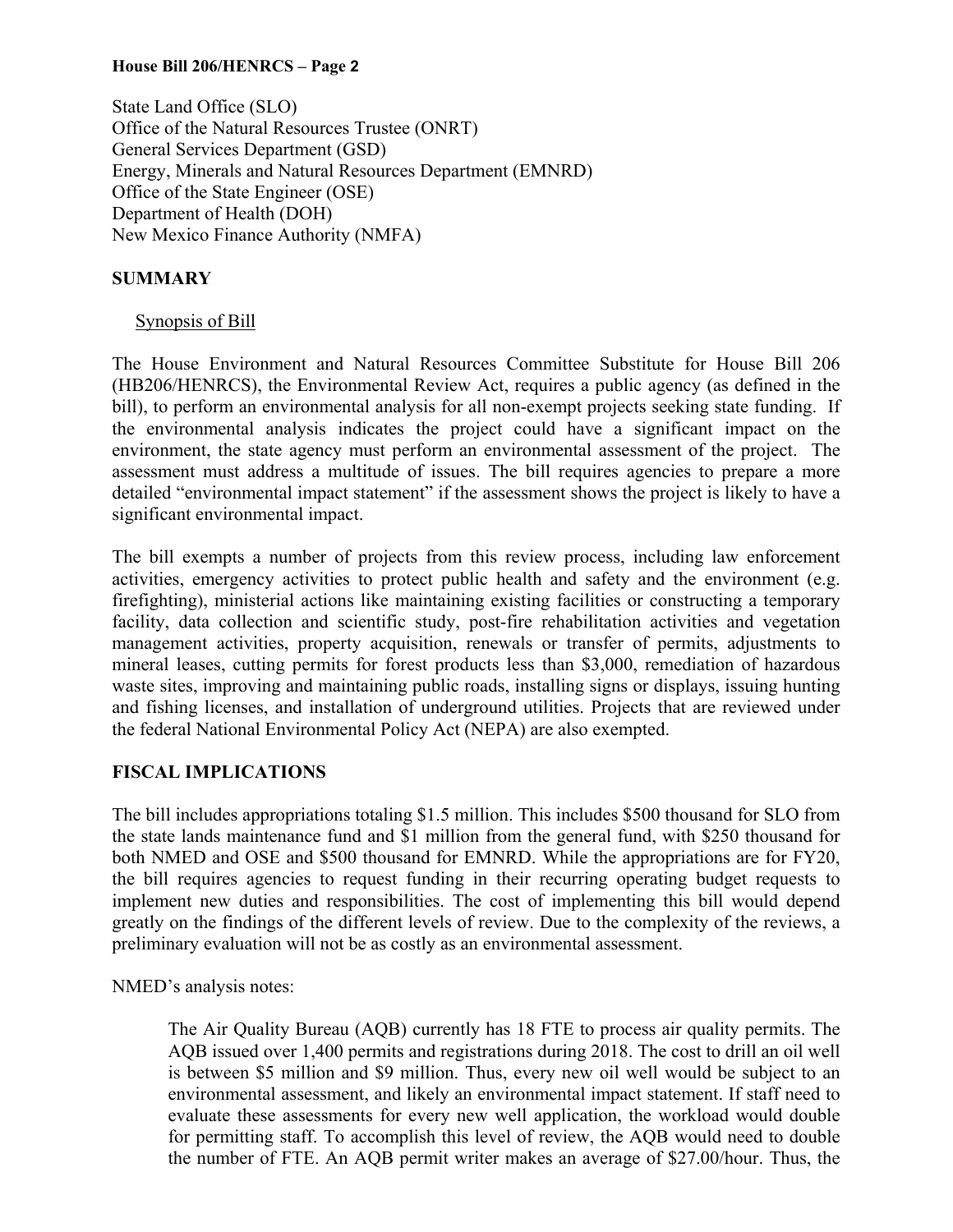annual impact to AQB to implement the proposed requirements is approximately \$1,415,232 per year, including salary and benefits. This estimate does not include potential litigation costs or costs to retain professional services to perform required analyses, which are likely to be very significant and could easily total hundreds of thousands of additional dollars per year.

DGF projects it would need to create and fill at least one additional full-time position for an estimated \$125 thousand annually. ONRT estimates a need for an additional 3 FTE at cost of \$207 thousand annually and expects the bill will require two environmental assessments and two environmental impact statements each year at a cost of \$120 thousand. DCA estimates additional operating costs of \$150 thousand, noting, "It would be difficult for the State Historic Preservation Officer to satisfy the required costs and timetable to prepare these documents without additional resources. SLO" estimates additional costs of \$500 thousand annually. NMFA notes the bill would likely require hiring of multiple new staff members, the cost of which is undeterminable at this time. OSE and GSD also noted the additional operating cost from the bill is indeterminate.

EMNRD raises concerns that it has multiple divisions that could be required to conduct environmental reviews. While the bill appropriates \$500 thousand to EMNRD, it is not clear which division would receive the funding:

The Forestry Division anticipates costs for 2 FTEs at a Forester-A position would be \$120 thousand for FY20. The State Parks Division estimates annual and recurring costs for a supervisory biologist and wildlife biologist position would be approximately \$95 thousand. These estimates are for salary and benefits only and do not include any other costs, such as for public hearings, associated with carrying out EMNRD's duties pursuant to the Act. Additional positions may be required for the Oil Conservation Division and the Mining and Minerals Division. Additionally, the agency would need IT and administrative staff to handle the bill's administrative requirements such as: IT equipment for new staff; paying for, preparing, and administering notice of environmental assessments and environmental impact statements; administering the comments received; responding to comments; processing requests for environmental assessments and environmental impact statements, and data entry.

OSE's analysis states that the bill requires staff and funding to provide analysis and information to lead agencies. It is unclear how many additional staff or contractors would be required to comply.

The bill provides that agencies shall include funding to carry out the review requirements in annual budget requests and secure appropriate funding from external applicants. Under a Minnesota state law similar to HB206/HENRCS, three state agencies most closely involved with the environmental reviews had operating budgets totaling \$1.8 million per year for administrative costs and about 17 full time staff across three agencies in FY2010.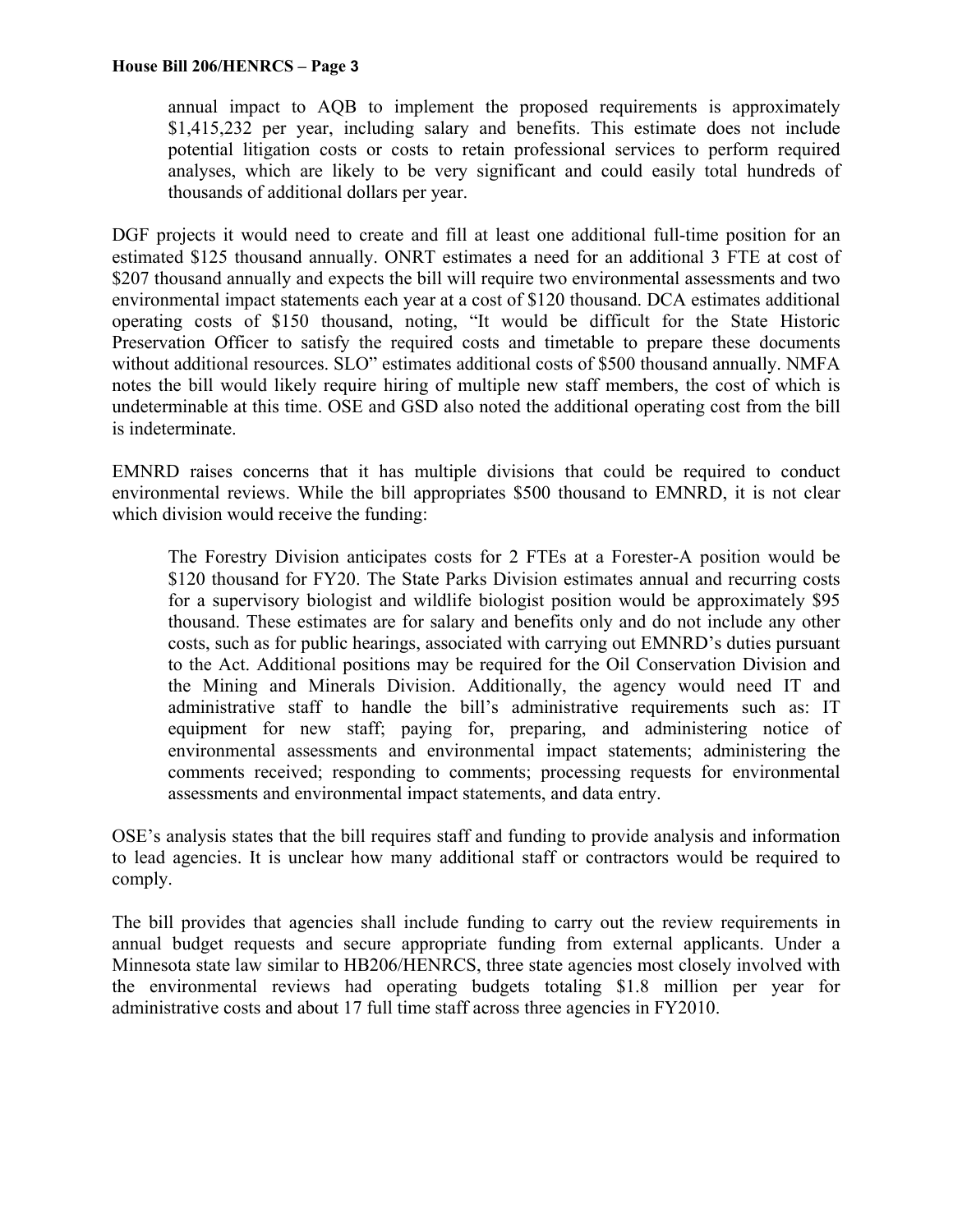### **House Bill 206/HENRCS – Page 4**

# **SIGNIFICANT ISSUES**

The bill requires NMED to review all environmental assessments and environmental impact statements, and allows the agency to send analysis with changes or additions to another agency leading a project review. NMED provided the following:

This bill would be fiscally burdensome to NMED. The regulatory programs already provide many requirements for permitting and corrective action activities that are provided in the Act. NMED already provides regulatory oversight of evaluating impacts to human health and the environment through its existing regulatory programs (air quality, water quality, hazardous waste and solid waste). The cost of preparing the environmental assessment or environmental impact statement, as required in Section 5 of HB 206, should fall on the applicant, and state agencies should not be required to prepare the documents and decide whether there is a significant environmental impact. It should be the duty for the applicant to meet all environmental requirements when applying for state funding or a permit. The applicant should provide information and environmental analyses for the project it seeks. The state agencies should then review the information provided in the assessments to determine if such impacts to the environment would necessitate modification or disapproval of the project.

DGF analysis noted the bill could put the department in numerous cooperating agency or lead agency roles that could tax staff capacity. This almost certainly will reduce the department's ability to carry out its statutory mandates and accomplish some its goals. If the act is implemented, and the department is required to produce environmental impact statements, there would be a need for additional personnel to prepare the complex documents required in the act. Additionally, if wildlife population management decisions and regulations are included as needing environmental review, a significant workload for the department would be created and staff capacity to perform current activities would be reduced.

NMAG's analysis points out that the bill may offend the principle of tribal sovereignty by attempting to place mandatory duties on tribes, nations, and pueblos by including them in the definition of "cooperating agencies." However, the All Pueblo Council of Governors supports the bill and the bill allows cooperating agencies to decline to participate.

Finally, NMAG notes some of the exemptions in the bill include vague and subjective qualifiers that may be inconsistent with the concept of exemption. The analysis recommends considering whether objective criteria can be established for the proposed exemptions.

New Mexico Wild, a proponent of the bill, provided information about laws in other states and the potential benefit of HB206:

Sixteen states, the District of Columbia, and Puerto Rico have similar laws. The review requirements in HB206 are based Minnesota's environmental assessment worksheet. In Minnesota, 97 percent of environmental reviews are completed with these worksheets, and only 3 percent of their projects require an environmental impact statement.

Many communities in New Mexico have experienced public health effects because of industrial projects being concentrated in the same neighborhoods and HB206 will improve the health of New Mexicans and protect New Mexico's land, air, water, plants, animals, and historical and cultural sites by requiring that agencies consider and mitigate